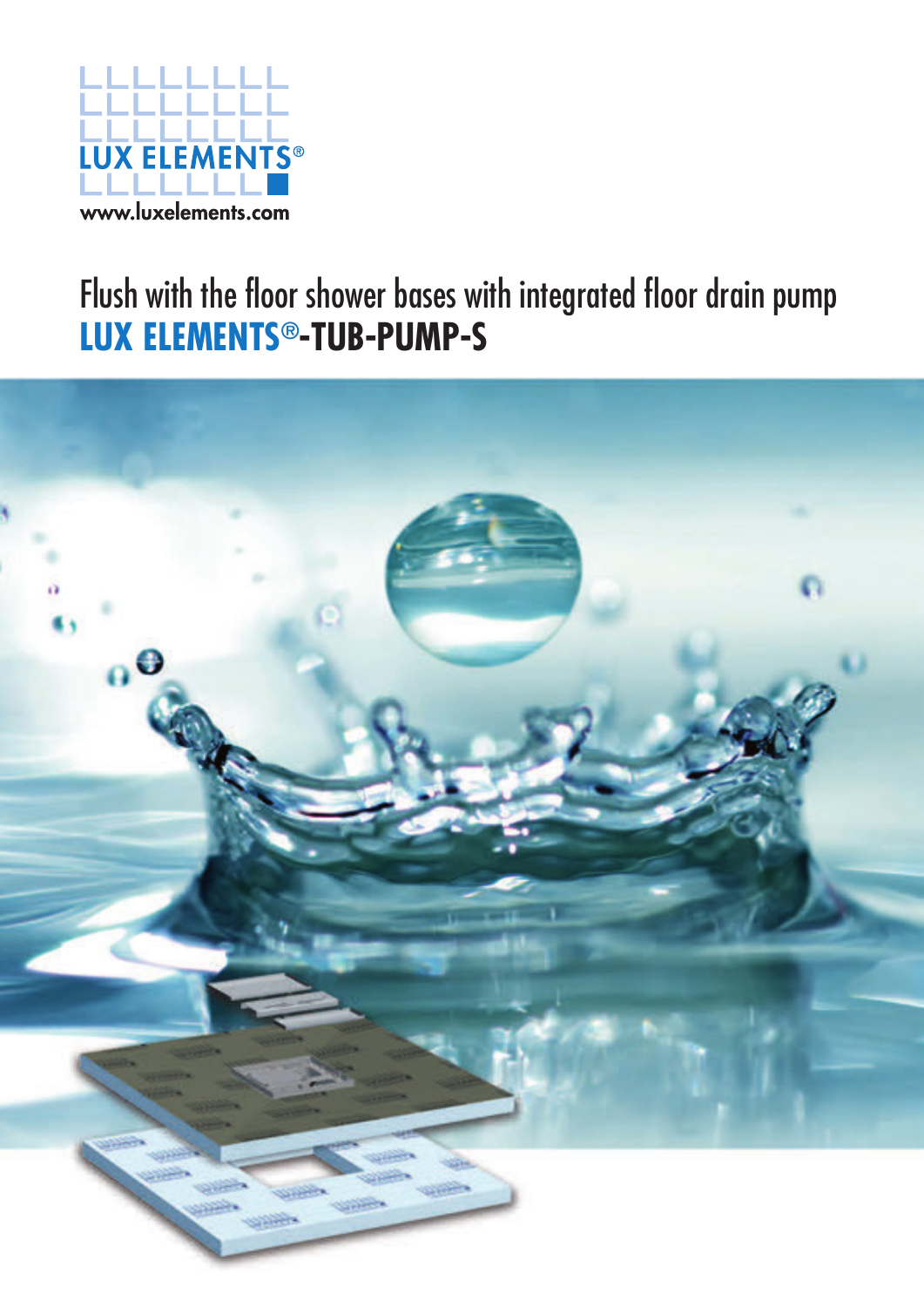# The problem:

**The connection point to the downpipe is a few centimetres too high**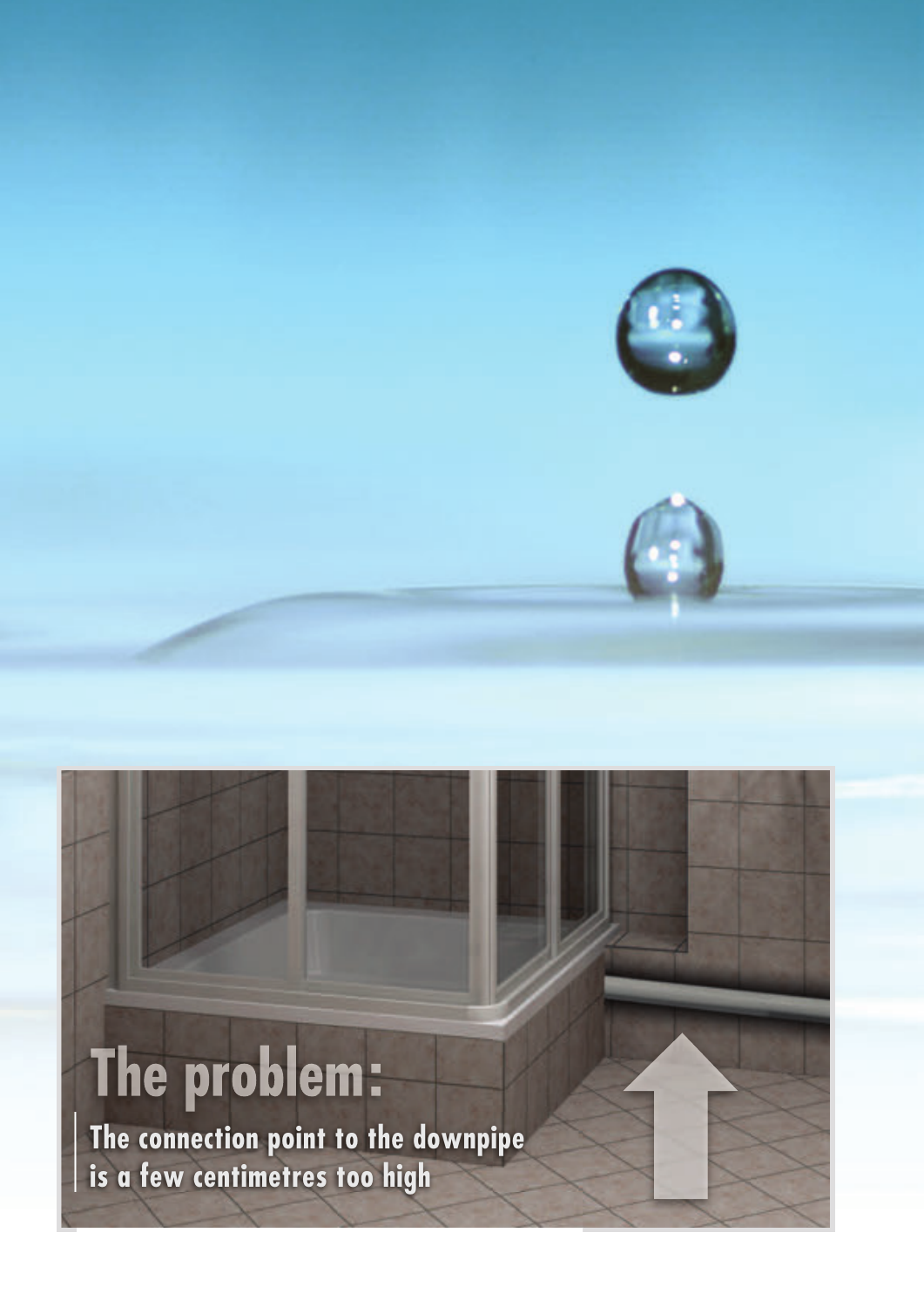#### Flush with the floor shower bases with integrated floor drain pump **LUX ELEMENTS®-TUB-PUMP-S**



### Drainage without gravity flow

It is not always possible to install a flush with the floor shower without any obstructions. The gravitational force does not work wherever the wastewater cannot be drained with sufficient gradient to the downpipe. One of the most common challenges is, for example, replacing an old raised shower base with a modern flush with the floor shower. The connection point to the downpipe in older buildings is often a few centimetres too high.

The perfect solution for such cases is the installation of a shower base with an integrated and sealed-in floor drain pump. The first product on the market, which fulfils these requirements, is TUB-PUMP-S from LUX ELEMENTS.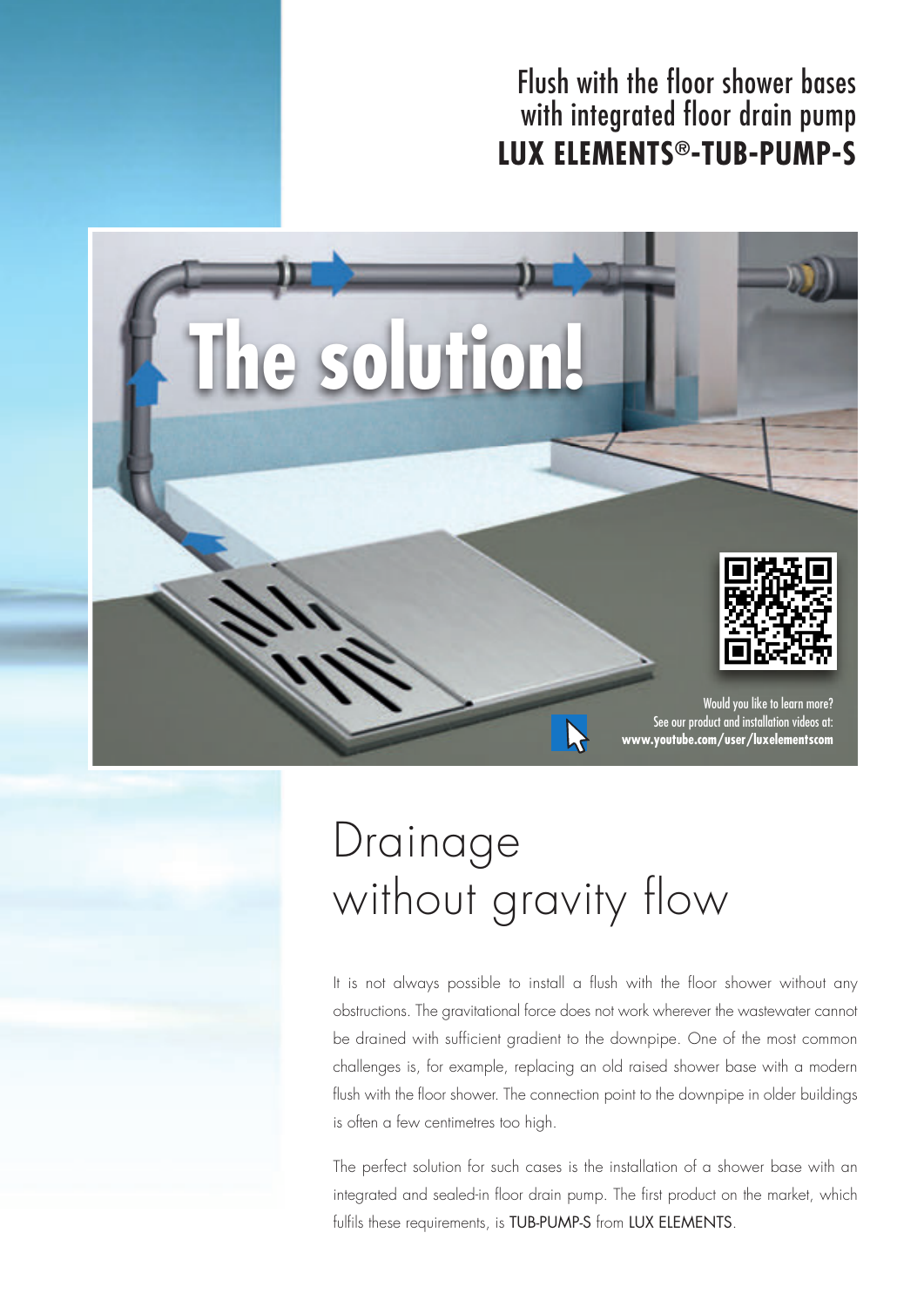



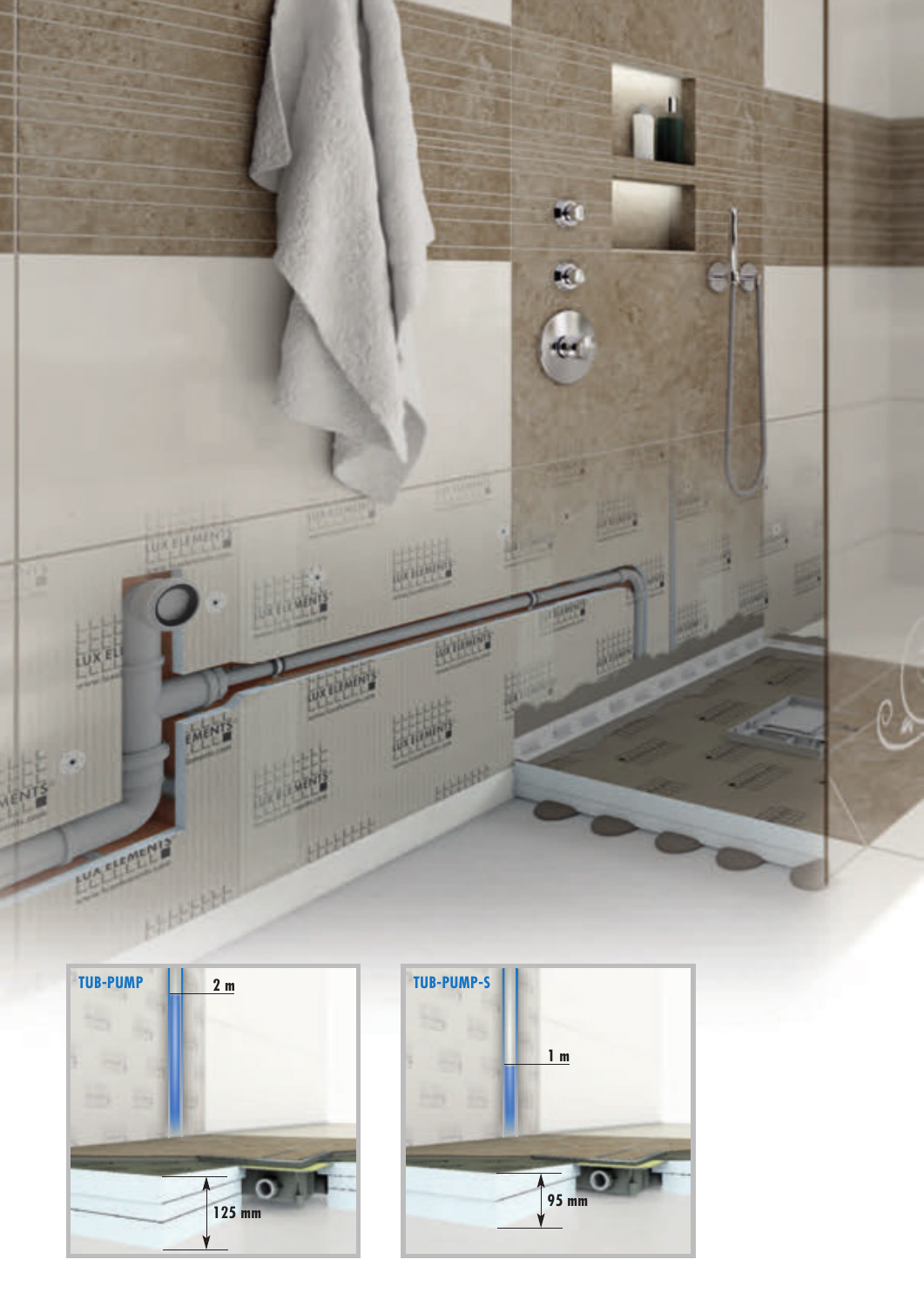### Flush with the floor shower bases with integrated floor drain pump **LUX ELEMENTS®-TUB-PUMP-S**

### The first flush with the floor shower base which pumps itself

The TUB-PUMP system combines tileable, hard foam shower base elements, with its factory-fitted seal and slope with an integrated, sealed floor drain pump. A range of substrate elements of differing thicknesses allows flexible height adjustment at the respective installation situation.

#### For any use a matching product

Choose between two product variants with different floor drain pump models.

TUB-PUMP-S, with an installation height of just 95 mm thickness without glue layers if used with a substrate element, is ideal when a flat solution is desirable or necessary.

In the case of TUB-PUMP a higher-performance floor drain pump is installed with respect to pumping height and flow rate (see technical data). Installation height without glue layers when using two substrate elements is 125 mm.

Both products are supplied as standard in two square and two rectangular formats.

#### Made to measure design

You can not find the right product? We also manufacture made to measure! Sizes, shapes, thicknesses etc., that do not correspond to the standard range can be enquired about separately at LUX ELEMENTS. After successful verification of the feasibility we will create a non binding offer. Once we receive your order, the order will be manufactured.



PLUS



**JUNG PUMPEN GmbH** 

Photo: JUNG PUMPEN GmbH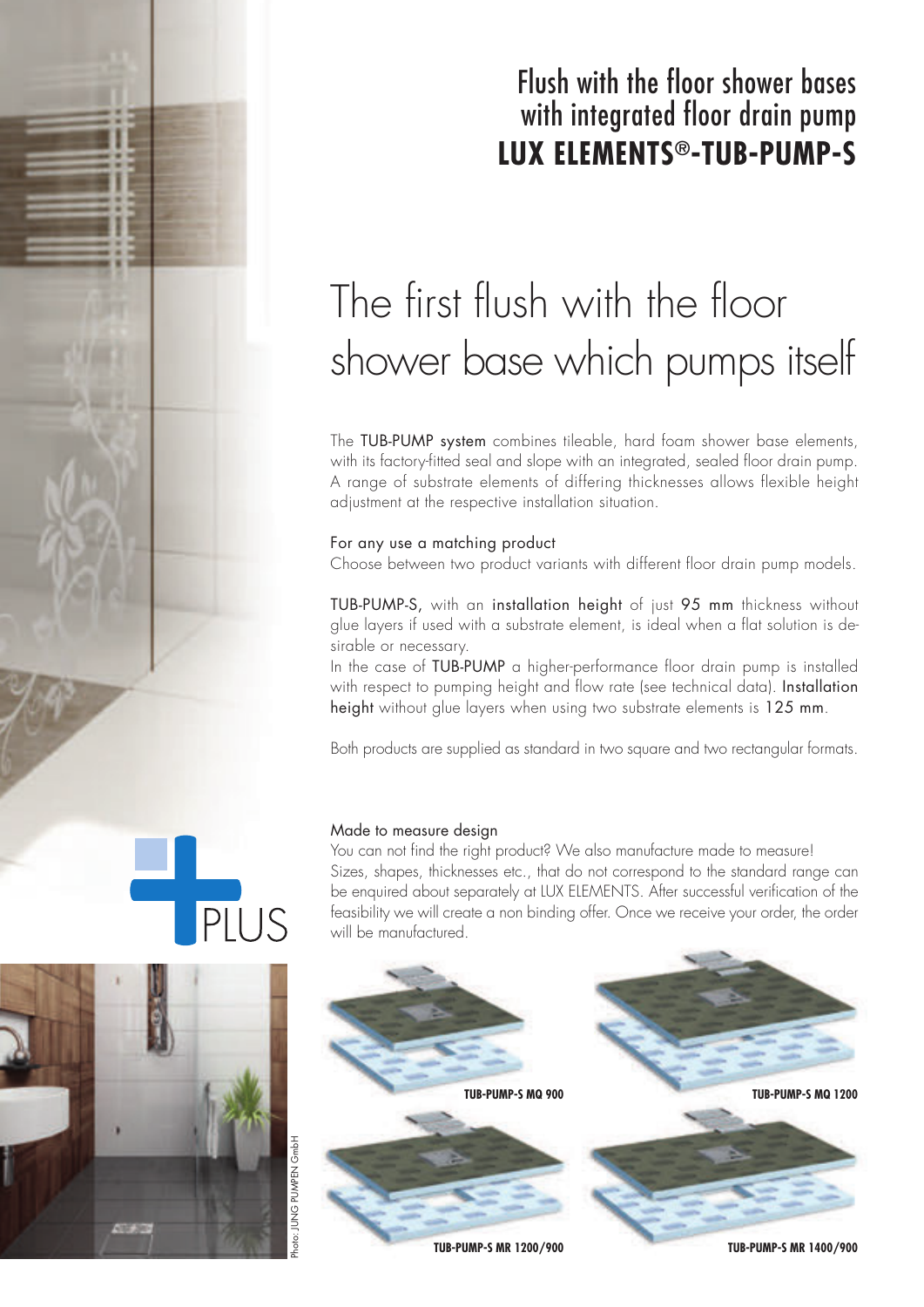

### The principle TUB-PUMP at the example of **TUB-PUMP-S**

#### **LUX ELEMENTS®-TUB-PUMP** Standard-compliant sealing for highly stressed areas according to DIN 18534, Part 6



The same principle applies for the TUB-PUMP with higher-performance floor drain pump and higher installation height.

#### **Hard foam support element 30/45 mm**

Hard foam support material made of LUX ELEMENTS®-FOAM with dual-sided mortar coating and glass fibre fabric. 4-sided slope with sealing on the upper side.

#### **Floor drain system with floor drain pump**

Independent of the water supply from the pipework. A float-controlled technology switches the floor drain pump on as soon as water hits the shower base. (Drainage capacity see technical data) TUB-PUMP-S is not a lifting system according to BS EN 12050-2, but was specially designed to drain showers.

#### **Substrate element**

Two substrate elements (height 50 and 30 mm, used depending on the installation situation) made of LUX ELEMENTS® FOAM are supplied for height adjustment.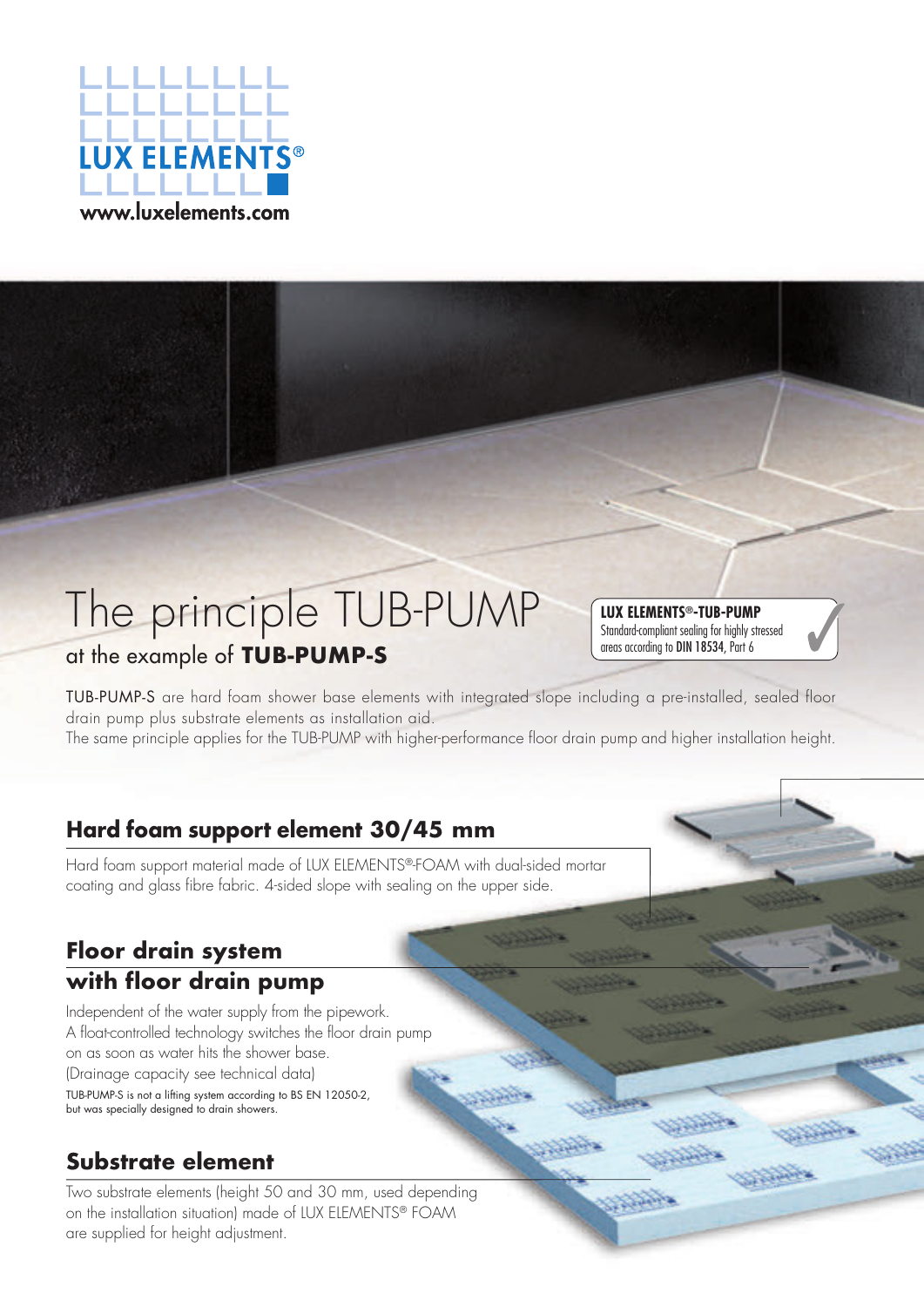### Flush with the floor shower bases with integrated floor drain pump **LUX ELEMENTS®-TUB-PUMP-S**



#### **2-part reversible grate**

made of stainless steel, the rear surface can be tiled, additional grate section made of stainless steel with slots and an attachable stainless steel profile

> The schematic illustration shows the Ine scnematic Illustration snows the line scnematic Illustration snows the line schematic Illustration is a the line street of the line street in the line street in the line street in the line street in the line street in

50 mm

45 mm

- Innovative product shower base with slope including sealed-in floor drain pump
- Standard-compliant plate-type sealing according to DIN 18534-6
- Low maintenance Pump mechanism accessible from above without dismantling
- **Problem-solving for renovations**  flush with the floor shower even where there is no gravity flow to the downpipe
- Design variety four standard sizes and individually customised products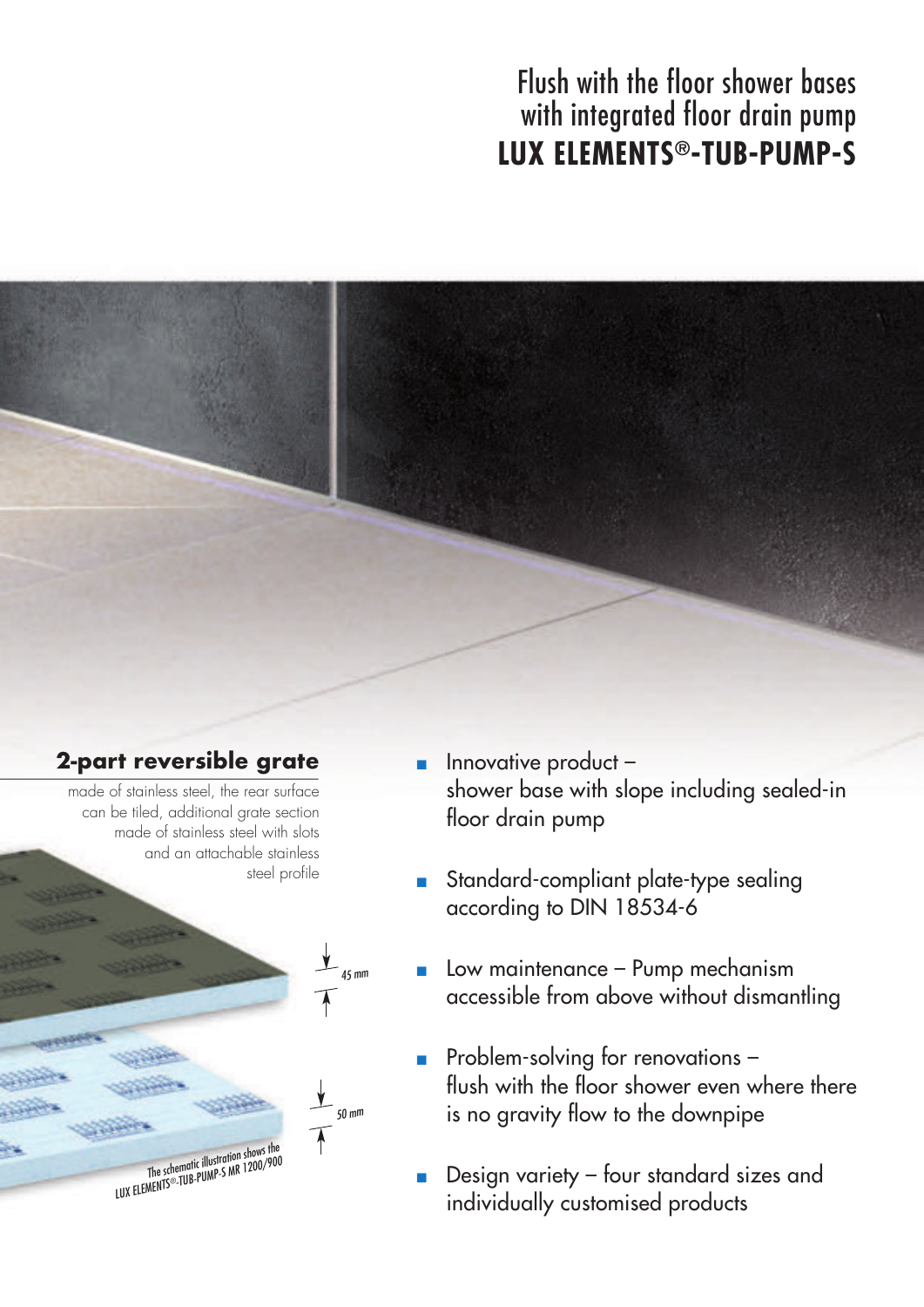

### Technical data

#### **Product description**

LUX ELEMENTS®-TUB-PUMP are hard foam shower base elements with integrated and sealed floor drain pump and an incorporated slope including 2 substrate elements. The shower base elements consist of a hard foam core made from expanded polystyrene with a double-sided glass fibre fabric reinforced special mortar coating and top-surface, factory finished sealant.

#### **Applications**

LUX ELEMENTS®-TUB-PUMP shower base elements must be finished off with ceramic covering. The floor drain pump can be used wherever wastewater cannot reach the drainpipe by gravity flow. This can bethe case, for example, in old buildings, in the attic or in the cellar. The shower base elements can be utilised for all applications where the applicable building and safety regulations prescribe the requirement for barrier free construction methods such as e.g. homes for the elderly, disabled person's dwellings, etc. but, of course, also when comfort and optical appearance are deciding factors for modern constructions. Thus our shower bases  $\geq$  120 x 120 cm and  $\leq$  150 x 150 cm are certified according to the appropriate standards.

The LUX ELEMENTS®-TUB-PUMP products are equivalent to the bonded panel-type sealing materials described in DIN 18534 Part 6. They are usable for the water action class W2-I as AIV-P. We would ask that you consult our Technical Department before using them in the water action class W3-I.

The LUX ELEMENTS®-TUB-PUMP shower base elements comply with the requirements for constructional waterproofing when utilised in conjunction with ceramic tiles and pavings in accordance with Building Regulation Lists A Part 2, current No. 2.50. The range of application refers to moisture exposure class A for directly exposed floor areas in rooms in which service or cleaning water is frequently or continuously used, such as e.g. transitional areas in swimming pools and shower units (public and private).

General Building Authority Approved Test Certificate No. P-AB/20802/05- 2008 issued by Kiwa MPA Bautest GmbH Niederlassung tBU Greven.

Furthermore, the LUX ELEMENTS®-TUB-PUMP shower base elements are system components for the LUX ELEMENTS®-WATERTIGHT SOLUTION sealing system and fulfil the directive for the European Technical Approval for 'Watertight covering kits for wet room floors and or walls - Part 3: Kits based inherently on watertight boards', ETAG 022-3.



ETA-13/0238 LUX ELEMENTS® WATERTIGHT SOLUTION COMPONENT 3.2/8 www.luxelements.com 0799-CPD-130 · Nr LEWS2013

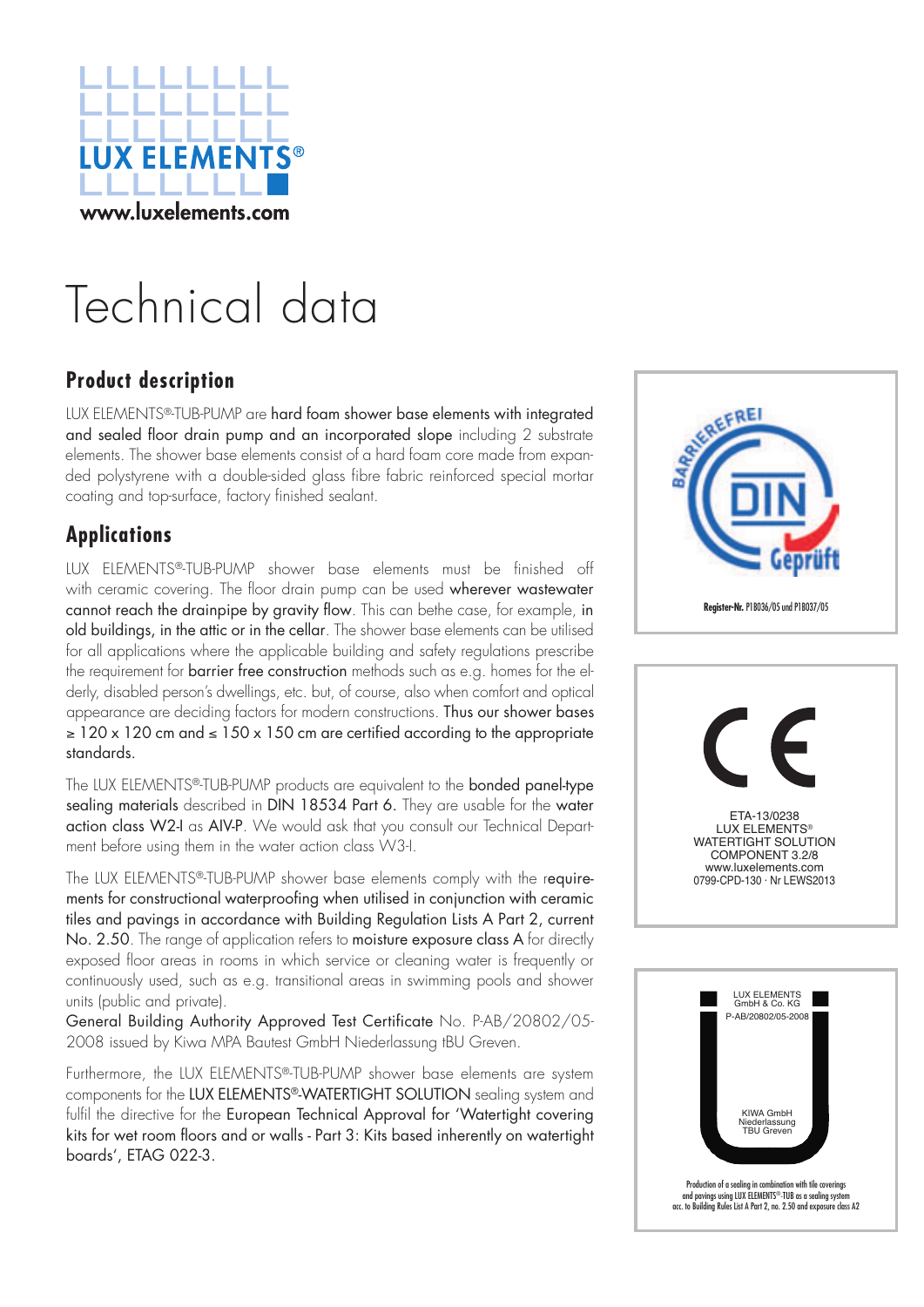#### **System components**

| <b>UX ELEMENTS®-DRY-DB</b>      | is a sealing tape fleece backed on both sides, which is ideally<br>suited for wall/floor connections and for the formation of wall<br>corners.<br>width: 100 mm<br>thicknes: approx. 0,6 mm                                                                                                                                                                |
|---------------------------------|------------------------------------------------------------------------------------------------------------------------------------------------------------------------------------------------------------------------------------------------------------------------------------------------------------------------------------------------------------|
| <b>JX ELEMENTS®-DRY-DBIE/AE</b> | are deep drawn interior or exterior corners fleece backed on both<br>sides, which are ideally suited for fast and secure formation of<br>corner seals (suitable for LUX ELEMENTS®-DRY-DB).                                                                                                                                                                 |
| <b>ITS®-DRY-ASK</b>             | is a single-component, water-impermeable, crack-bridging and<br>flexible sealing compound.                                                                                                                                                                                                                                                                 |
| <b>TS®-COL-FLEX</b>             | is a flexible cement powder adhesive suitable for the thin-bed ad-<br>hesion in accordance with DIN 18157 Part 1 of:<br>of ceramic tiles, panels and mosaic<br>fine stoneware<br>discolouration-resistant natural stone panels<br>ceramic coatings in pools<br>LUX ELEMENTS®-COL-FLEX meets the C2TE-S1 requirements<br>according to EN 12004 and EN 12002 |

#### **Substrate**

– rigid, load-bearing, clean and vibration-free mineral or wooden floors

#### **Recommended use**

LUX ELEMENTS recommends the LUX ELEMENTS®-TUB-TSM for sound-decoupled installation.

Die LUX ELEMENTS®-TUB-PUMP shower base elements can be shortened. In all cases, a 50 mm wide margin must remain, measured from the edge of the floor drain pump. We must hereby draw attention to the fact that LUX ELEMENTS®-TUB-PUMP shower base elements, which are not circumferentially shortened with the same dimensions, will have different external thicknesses due to the built-in drain-off slope and will therefore have an offset to the adjacent floor. Holes ( $\varnothing$  5 mm) can be drilled all round in the edge above the factory seal for the secondary drainage. Please pay attention to the 'LUX ELEMENTS®-TUB-PUMP Instructions for assembly'

#### Covering materials

The LUX ELEMENTS®-TUB-PUMP shower base elements have been specially designed for cladding with ceramic covering materials. The ceramic covering undertakes the function of the load distribution layer. The loads that can be anticipated in use are to be specified by the specialist planner. The covering must be selected according to the specified load.

Irrespective of minimum loads or higher resistance requirements (e.g. wheelchairs of up to 200 kg), the front elevation can be cladded with adhered mosaic  $\geq 20 \times 20 \times 4$  mm in conjunction with adhesive and grouting with reactive resin. If the size of the tiles is ≥ 50 x 50 mm, tile adhesive of quality grade C2 can be used for gluing and a cementitious grout material for joining. Please pay attention to our General Building Authority Approved Test Certificate No. P-AB/20802/05-2008 from tBU GmbH and/or our European Technical Approval according to ETAG 022-3 when covering our shower base elements with covering materials. The breaking strength of the tiles and/or mosaics must be considered accordingly. The shower base element should not be subjected to loads greater than 0,1 N/mm².

LUX ELEMENTS®-TUB-PUMP shower base elements must be protected against damage to the sealing between the installation and the subsequent tiling. Even if subjected to incorrect use, e.g. stepladders for repair work, make sure load is evenly distributed.

The hydraulics of the floor drain pump can be removed from the motor, without the need for tools, for any maintenance/ repair works.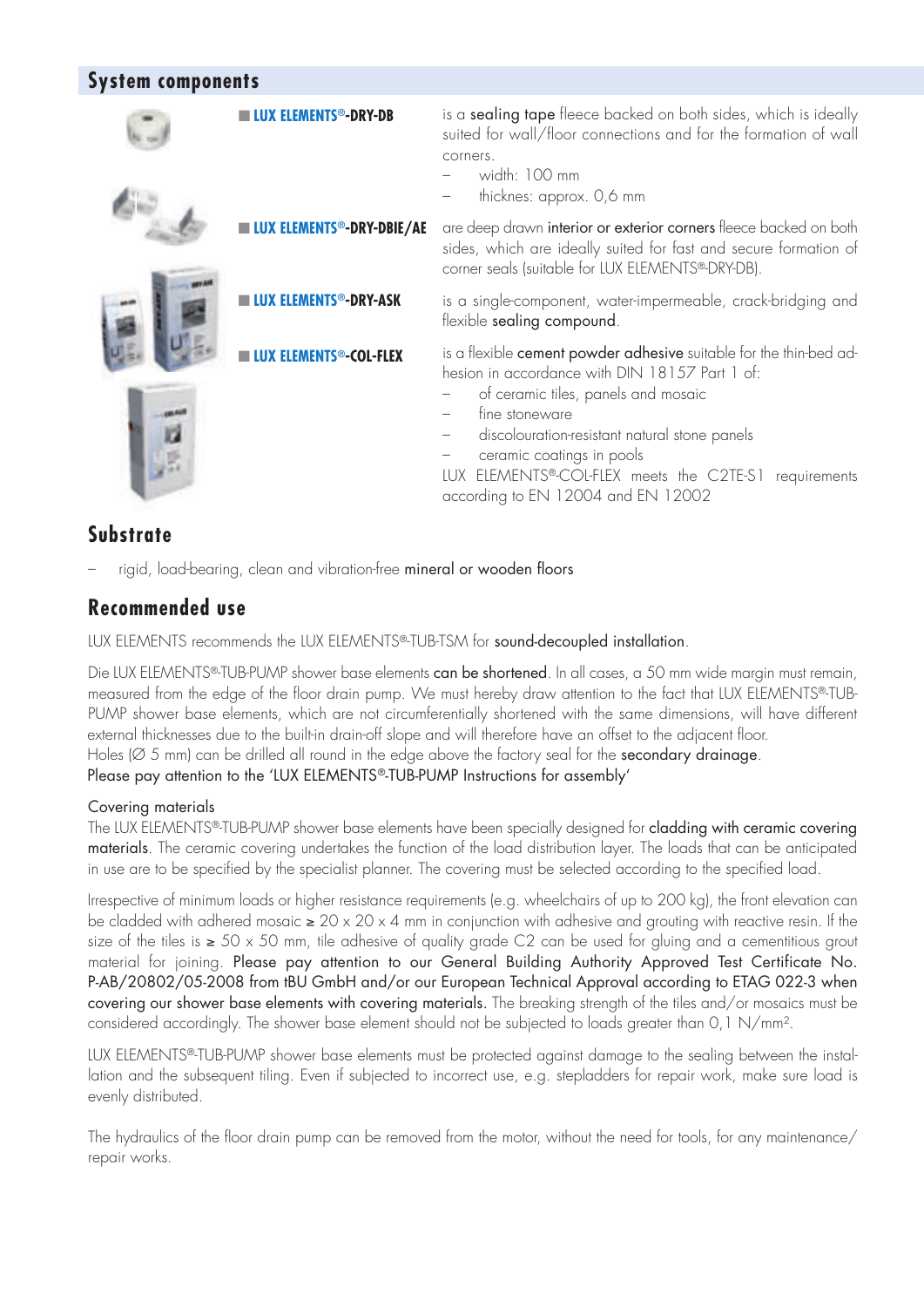

## Technical data

#### **Technical specification of the shower base element**

- Overall height of shower base element 45 mm [\*]
- Integrated slope from 45 mm to 30 mm [\*]. The design of descending gradients and directions must be executed by the technical planner. Special designs up to a maximum thickness of 65 mm are possible apart from the descending gradients stated here
- Pressure strength of 0,1 N/mm<sup>2</sup> \* Standard (other values possible)

#### **Technical specification of the floor drain pump**

- Pump: Horizontal, one-stage pump with efficient, maintenance-free synchronised motor with blocking-free hydraulics. Winding thermostat for protecting the drive unit against overheating, automatic switching via the float switch. Pressure connector (1") with integrated non-return valve. VDE -Approval
- Material: Base draining pump made from high-resistant synthetic material. Grate and attachable profile from stainless steel 1.4301, load class K3 (up to max. 300 kg))
- Seal: Internal seals made from NBR.

#### Electrical date

- Power supply: AC
- Voltage [V]: 1/N/PE~230
- Motor performance: P1: 30 W (TUB-PUMP-S ...); 65 W (TUB-PUMP ...)
- Current: 0,20 A (TUB-PUMP-S ...); 0,44 A (TUB-PUMP ...)
- Motor protection: in the winding
- Plug: N/A
- Cable length: 5 m

### **Performances**<br>
Performances<br>
Pumping height H [m]  $\begin{array}{|l|l|l|}\n\hline\n0,10 & 0,75 & 1,00 & 1,50 & 2,00 \\
\hline\n0,0,0 & 0,43 & 0.38 & 0.27 & 0.52 & 0.33 \\
\hline\n0,0,0,0 & 0.52 & 0.33 & 0.52 & 0.33 \\
\hline\n\end{array}$ <br>
Duput volume Q [I/s] 0.43 0.52 0.5 Pumping height H [m] | 0,10 | 0,75 | 1,00 | 1,50 | 2,00 Output volume Q  $[1/s]$   $0,43$   $0,38$   $0,27$ TUB-PUMP-S Output volume Q [l/s] 0,77 0,67 0,52 0,33 TUB-PUMP Performances



- Approved material for pressure drainage pipe is PVC (DIN 8062), PE-HD (DIN 8074) and PP (DIN 8077).
- 

– Manufacturer of the floor drain pump: JUNG PUMPEN GmbH, Industriestraße 4–6, 33803 Steinhagen, Phone +49 (0) 52 04 / 17-0, Fax +49 (0) 52 04 / 8 03 68,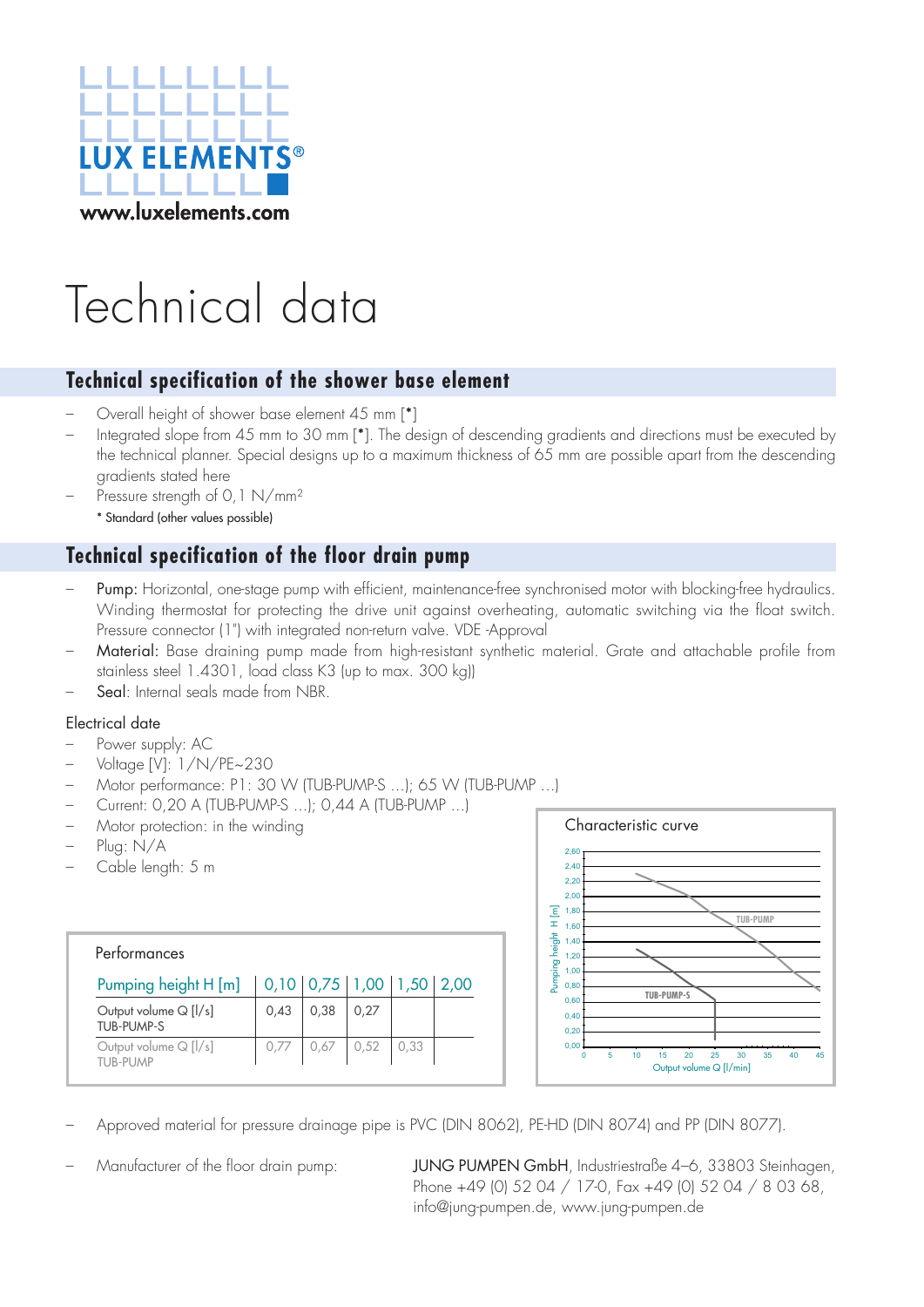#### **Installation on concrete slabs**

#### TUB-PUMP-S

Dimensions in mm



#### TUB-PUMP



#### **Tile covering Tile covering Accessories**





#### **In general**

Please note that with flush with the floor shower bases, in the case of a low slope, rough ceramics, the lack of a shower enclosure, unfavourable shower head placement, high water pressure or high quantity of water (e.g. in the case of flood showers) water can run out of the shower area or accumulate. Please refer to our planning aids and FAQ's for the planning of shower bases on our website (www.luxelements.com).